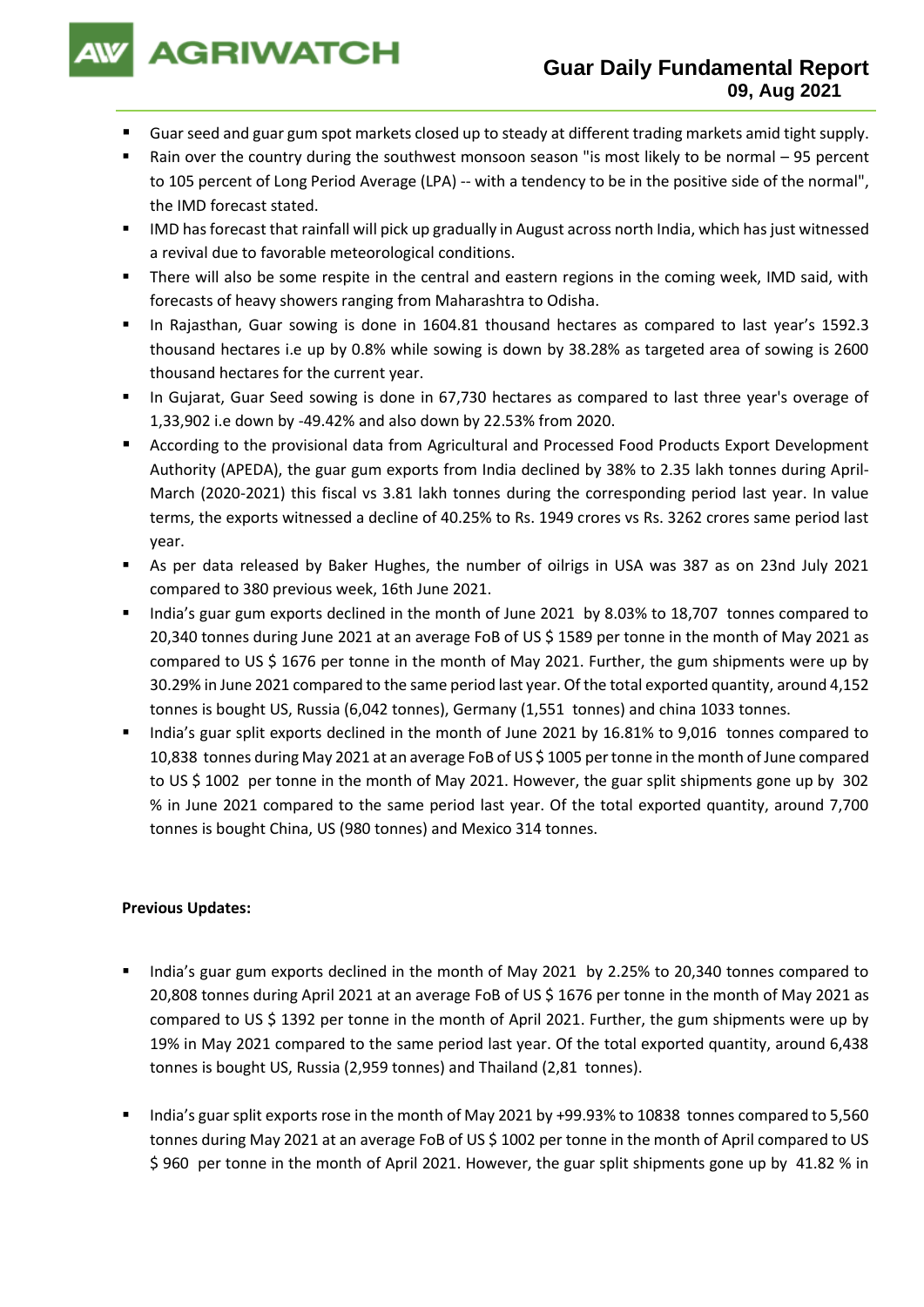

Mayl 2021 compared to the same period last year. Of the total exported quantity, around 8,700 tonnes is bought China, US (1420 tonnes) and Switzerland 320 tonnes.

■ Outlook: The guar seed and guar gum prices are likely to feature range-bound movement amid firm guar gum demand, in near to medium-term. Prices are expected to remain elevated amid fresh long position in august contract. Prices are expected to remain between Rs4300-4800/Qtl.

| <b>NCDEX-FUTURES MARKET - Guar Seed</b> |         |      |             |      |              |               |          |       |         |
|-----------------------------------------|---------|------|-------------|------|--------------|---------------|----------|-------|---------|
| <b>Contract</b>                         | $+/-$   | Open | <b>High</b> | Low  | <b>Close</b> | <b>Volume</b> | Change   | ΟI    | Change  |
| <b>July-21</b>                          | $-1.63$ | 4711 | 4750        | 4577 | 4671         | 15025         | $-2395$  | 19320 | $-3820$ |
| <b>Aug-21</b>                           | $-1.61$ | 4820 | 4877        | 4692 | 4790         | 74100         | $-21120$ | 56795 | 4595    |

| NCDEX-FUTURES MARKET- Guar Gum |         |             |             |      |              |               |        |       |          |
|--------------------------------|---------|-------------|-------------|------|--------------|---------------|--------|-------|----------|
| <b>Contract</b>                | $+/-$   | <b>Open</b> | <b>High</b> | Low  | <b>Close</b> | <b>Volume</b> | Change | ΟI    | Change   |
| July-21                        | $+1.55$ | 7500        | 7711        | 7500 | 7435         | 10905         | 1605   | 11505 | $-2,495$ |
| <b>Aug-21</b>                  | $+1.51$ | 7620        | 7857        | 7620 | 7572         | 35805         | 7000   | 50155 | $-300$   |

| <b>Guar seed Stock Position &amp; EDD:</b> |              |                          |               |            |  |  |  |
|--------------------------------------------|--------------|--------------------------|---------------|------------|--|--|--|
|                                            | <b>Demat</b> | <b>In-Process</b>        | <b>Total</b>  | <b>EDD</b> |  |  |  |
| <b>Stocks</b>                              | 06-Aug-21    | 06-Aug-21                | 06-Aug-<br>21 | 02-Aug-21  |  |  |  |
| <b>Bikaner</b>                             | 15731        | 471                      | 16202         | 20963      |  |  |  |
| <b>Deesa</b>                               | -            | ٠                        |               |            |  |  |  |
| Sri Ganganagar                             | 2074         | 45                       | 2119          | 2420       |  |  |  |
| <b>Jodhpur</b>                             | 327          | ٠                        | 327           | 1124       |  |  |  |
| <b>Nokha</b>                               |              | $\overline{\phantom{0}}$ | -             | ۰          |  |  |  |

| <b>Guar Gum Stock Position &amp; EDD:</b> |              |                   |               |                          |  |  |  |
|-------------------------------------------|--------------|-------------------|---------------|--------------------------|--|--|--|
|                                           | <b>Demat</b> | <b>In-Process</b> | Total         | <b>EDD</b>               |  |  |  |
| <b>Stocks</b>                             | 06-Aug-21    | 06-Aug-21         | 06-Aug-<br>21 | 02-Aug-21                |  |  |  |
| Deesa                                     |              | ۰                 | -             | $\overline{\phantom{a}}$ |  |  |  |
| <b>Bikaner</b>                            | 3132         | 20                | 3152          | 2664                     |  |  |  |
| Jodhpur                                   | 10277        | 318               | 10595         | 10837                    |  |  |  |
| <b>Nokha</b>                              | 4260         | 170               | 4430          | 3777                     |  |  |  |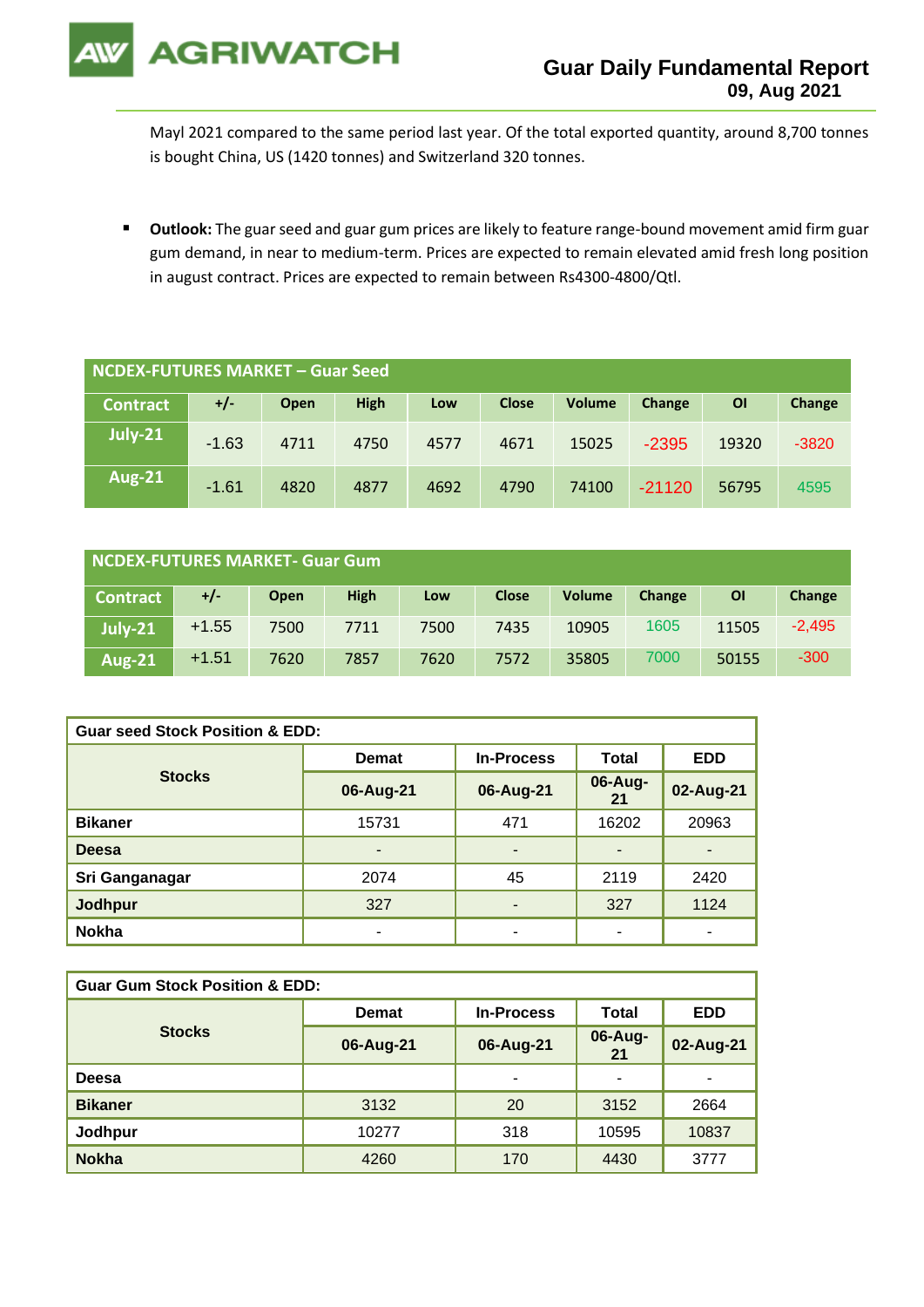

**09, Aug 2021**

| Sri Ganganagar                 | 150            | 10       | 160        | 558             |  |      |
|--------------------------------|----------------|----------|------------|-----------------|--|------|
|                                |                |          |            | <b>7-Aug-21</b> |  |      |
| <b>Churi and Korma Prices:</b> |                | 7-Aug-21 |            |                 |  |      |
| <b>Commodity</b>               | <b>Center</b>  |          | Rs./75 kg. |                 |  |      |
| Churi                          | Jodhpur        |          |            | 2050            |  |      |
| Korma                          | Jodhpur        |          |            |                 |  | 3150 |
| <b>Churi</b>                   | Sri Ganganagar |          |            | 1800            |  |      |
| Korma                          | Sri Ganganagar |          |            | 2950            |  |      |

| <b>Guar Export Prices:</b>         |                             | 7-Aug-21      | 7-Aug-21      |
|------------------------------------|-----------------------------|---------------|---------------|
|                                    | Variety                     | Value (Rs/Kg) | Value (\$/MT) |
| <b>Guargum/Split (Mundra Port)</b> |                             | 63            | 846           |
|                                    | 200 Mesh 5000<br><b>CPS</b> | 80            | 1074          |
| <b>Guargum Powder</b>              | 200 Mesh 3500<br><b>CPS</b> | 75            | 1007          |
|                                    | Meal $40%$                  | 30            | 403           |
| <b>Guargum Meal</b>                | <b>Meal 50%</b>             | 43            | 577           |

| <b>Guar Seed Prices at Key Spot Markets:</b> |                 |                           |                        |              |               |  |  |
|----------------------------------------------|-----------------|---------------------------|------------------------|--------------|---------------|--|--|
| <b>Commodity</b>                             |                 |                           | <b>Prices (Rs/Qtl)</b> |              |               |  |  |
| <b>Guar Seed</b>                             | <b>District</b> | <b>Centre</b>             | 7-Aug-<br>21           | 6-Aug-<br>21 | <b>Change</b> |  |  |
|                                              | Jodhpur         | Jodhpur (Loose)           | 4450                   | 4400         | 50            |  |  |
|                                              |                 | Jodhpur(Delivery)         | 4673                   | 4620         | 53            |  |  |
|                                              |                 | Sri-Ganganagar(Loose)     | 4250                   | 4225         | 25            |  |  |
|                                              |                 | Sri-Ganganagar (Delivery) | 4400                   | 4375         | 25            |  |  |
|                                              | Sri-Ganganagar  | Rawla (Loose)             | NR.                    | NR.          |               |  |  |
|                                              |                 | Gharsana (Loose)          | <b>NA</b>              | <b>NA</b>    |               |  |  |
|                                              |                 | Raisinghnagar (Loose)     | 4450                   | 4500         | $-50$         |  |  |
|                                              | <b>Bikaner</b>  | Bikaner (Loose)           | 4470                   | 4535         | $-65$         |  |  |
| Rajasthan                                    |                 | Bikaner (Delivery)        | 4694                   | 4762         | $-68$         |  |  |
|                                              |                 | Nokha(Loose)              | 4350                   | 4450         | $-100$        |  |  |
|                                              |                 | Nokha (Delivery)          | 4568                   | 4673         | $-105$        |  |  |
|                                              |                 | Khajuwala (Loose)         | Closed                 | 4400         |               |  |  |
|                                              |                 | Khajuwala (Delivery)      | Closed                 | 4620         | -             |  |  |
|                                              |                 | Lunkaransar (Loose)       | 4525                   | 4600         | $-75$         |  |  |
|                                              |                 | Hanumangarh (Loose)       | 4500                   | 4400         | 100           |  |  |
|                                              | Hanumangarh     | Hanumangarh (Delivery)    | 4725                   | 4620         | 105           |  |  |
|                                              |                 | Nohar (Loose)             | <b>NR</b>              | <b>NR</b>    |               |  |  |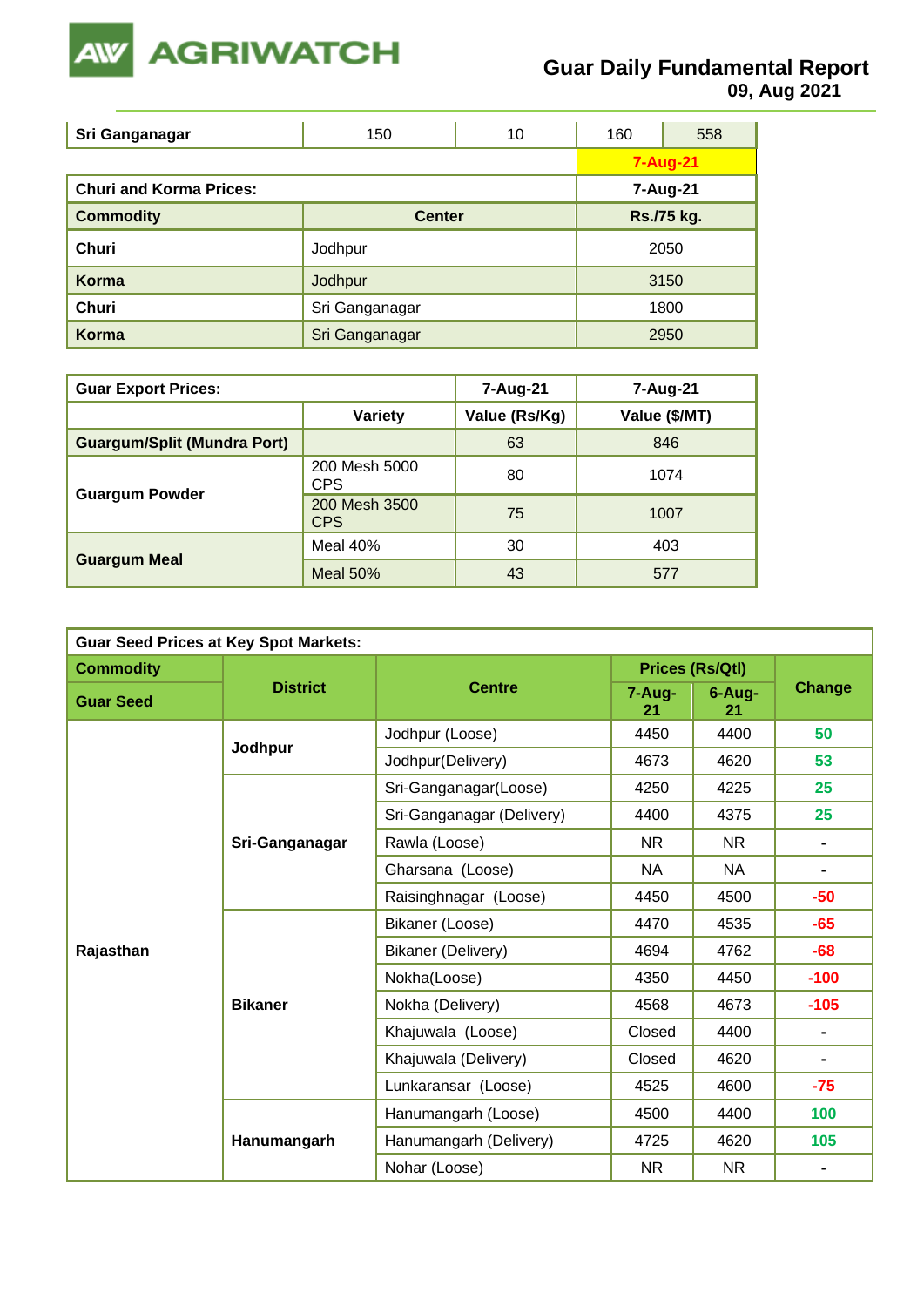

**AGRIWATCH** 

**09, Aug 2021**

|                       |                    | Pilibanga (Loose)   | <b>NR</b> | <b>NR</b> | $\blacksquare$               |
|-----------------------|--------------------|---------------------|-----------|-----------|------------------------------|
|                       | <b>Nagaur</b>      | Nagaur (Loose)      | 4300      | 4275      | 25                           |
|                       | <b>Churu</b>       | Churu (Delivery)    | <b>NR</b> | <b>NR</b> | $\blacksquare$               |
|                       | <b>Alwar</b>       | Alwar (Loose)       | <b>NR</b> | <b>NR</b> |                              |
|                       |                    | Adampur (Loose)     | 4400      | 4150      | 250                          |
|                       | <b>Hisar</b>       | Adampur (Delivery)  | 4620      | 4358      | 263                          |
|                       | <b>Bhiwani</b>     | Bhiwani (Delivery)  | 4400      | 4450      | $-50$                        |
|                       |                    | Siwani (Loose)      | 4400      | 4450      | $-50$                        |
| Haryana               |                    | Sirsa (Loose)       | 4250      | 4200      | 50                           |
|                       |                    | Dhabwali (Loose)    | 4300      | 4250      | 50                           |
|                       | <b>Sirsa</b>       | Dhabwali (Delivery) | 4515      | 4463      | 53                           |
|                       |                    | Ellanabad (Loose)   | <b>NR</b> | <b>NR</b> | L.                           |
|                       | Fatehabad          | Fatehabad (Loose)   | 4100      | 4100      | <b>Unch</b>                  |
| Gujarat               | <b>Banaskantha</b> | Deesa (Loose)       | <b>NA</b> | <b>NA</b> |                              |
|                       | Patan              | Patan (Loose)       | 4275      | 4235      | 40                           |
|                       | Rajkot             | Rajkot (Loose)      | 4350      | <b>NA</b> | $\blacksquare$               |
|                       | Jamnagar           | Dhrol (Loose)       | <b>NA</b> | <b>NA</b> | $\blacksquare$               |
| <b>Madhya Pradesh</b> | <b>Gwalior</b>     | Dabra (Loose)       | <b>NA</b> | <b>NA</b> | $\qquad \qquad \blacksquare$ |
| <b>Guar Gum</b>       |                    |                     |           |           |                              |
|                       | Jodhpur            | Jodhpur             | 7650      | 7350      | 300                          |
| Rajasthan             | <b>Alwar</b>       | Alwar               | <b>NR</b> | <b>NR</b> | ۰                            |
|                       | Hanumangarh        | Nohar               | <b>NR</b> | <b>NR</b> |                              |
|                       | <b>Bhiwani</b>     | <b>Bhiwani</b>      | 7650      | 7250      | 400                          |
|                       |                    | <b>Sirsa</b>        | 7600      | 7300      | 300                          |
| Haryana               | <b>Sirsa</b>       | Dhabwali            | 7650      | 7300      | 350                          |
|                       |                    | Ellanabad           | <b>NR</b> | <b>NR</b> | $\frac{1}{2}$                |
|                       | Fatehabad          | Fatehabad           | 7200      | 6900      | 300                          |

| <b>Guar Seed Arrivals in Key Centers</b> |                 |                |                            |              |        |  |  |
|------------------------------------------|-----------------|----------------|----------------------------|--------------|--------|--|--|
| <b>Commodity</b>                         | <b>District</b> | <b>Centre</b>  | <b>Arrivals (Quintals)</b> |              |        |  |  |
| <b>Guar Seed</b>                         |                 |                | $7 - Aug-$<br>21           | 6-Aug-<br>21 | Change |  |  |
|                                          | Jodhpur         | Jodhpur        | <b>NA</b>                  | NA           |        |  |  |
|                                          | Sri-Ganganagar  | Sri-Ganganagar | 400                        | 450          | $-50$  |  |  |
|                                          |                 | Rawla          | NR.                        | NR.          |        |  |  |
| Rajasthan                                |                 | Gharsana       | <b>NA</b>                  | NA           |        |  |  |
|                                          |                 | Raisinghnagar  | 60                         | 50           | 10     |  |  |
|                                          | <b>Bikaner</b>  | <b>Bikaner</b> | 400                        | 600          | $-200$ |  |  |
|                                          |                 | Nokha          | 600                        | 550          | 50     |  |  |